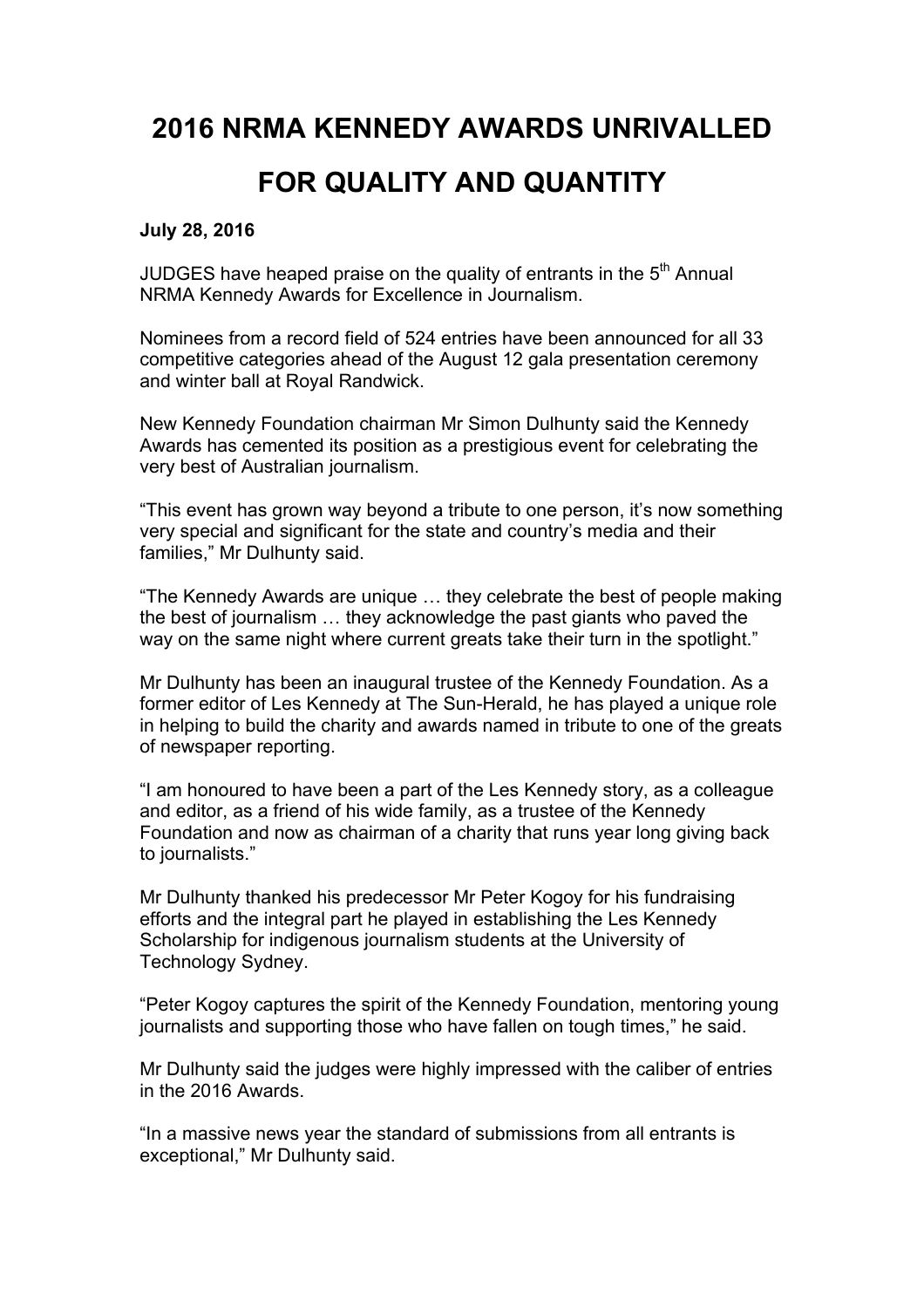"From investigative journalism to news breaking, great feature writing and incredible pictorial entries, the cream of Australian journalism is rising to the top for a crack at the coveted Spirax Trophy, designed by our great friends at Pelikan Artline.

"The NRMA Kennedy Awards and the Kennedy Foundation recognize that in a highly challenging and diverse media environment exceptional journalism will always prevail.

"The judges found that this certainly has been the case in 2016."

Foundation sponsors Racing NSW and the Australian Turf Club hosted the finalists' announcement tonight at Royal Randwick – the setting for the  $5<sup>th</sup>$ Annual Kennedy Awards on Friday, August 12.

The awards are always staged on or close to the anniversary of Les Kennedy's death from cancer in 2011.

Tickets for the August 12 ceremony/black-tie ball are just \$190, and include a tax-deductible donation to the Kennedy Foundation, and can be purchased at http://www.kennedyawards.com.au

The ticket covers all drinks between 7.00pm and 2am, and a superb threecourse meal prepared by the ATC's world-class chefs.

This year's Kennedy's "winter ball" will also feature the superb talents of The Voice star Prinnie Stevens, Jazz duo Fection and Brisbane outfit Bamford and Cook.

The event begins with drinks at 7.00pm and from 8pm formalities begin for the presentation of 34 Spirax Trophies to the cream of Australia's media talent, including the coveted Coca-Cola Journalist of the Year, the richest journalism prize in Australian journalism.

After the awards' presentations, guests will be invited to join the "after party" at Royal Randwick's The Stables until 2am.

We hope you can join us - and congratulations again to all our nominees.

The Kennedy Foundation would like to thank all our wonderful sponsors NRMA Motoring and Services, Coca-Cola Amatil, Coca-Cola South Pacific, Pelikan Artline, Nine Network Australia, 9 News, A Current Affair, The Australian Turf Club, ANZ Stadium, NRMA Insurance, the Seven Network, Racing NSW, The Sydney Morning Herald, City of Parramatta, Clubs NSW, Paradigm Resources, One Big Switch, Suez Australia, Hillbrick Bicycles, P&O Cruises and Salty Dingo.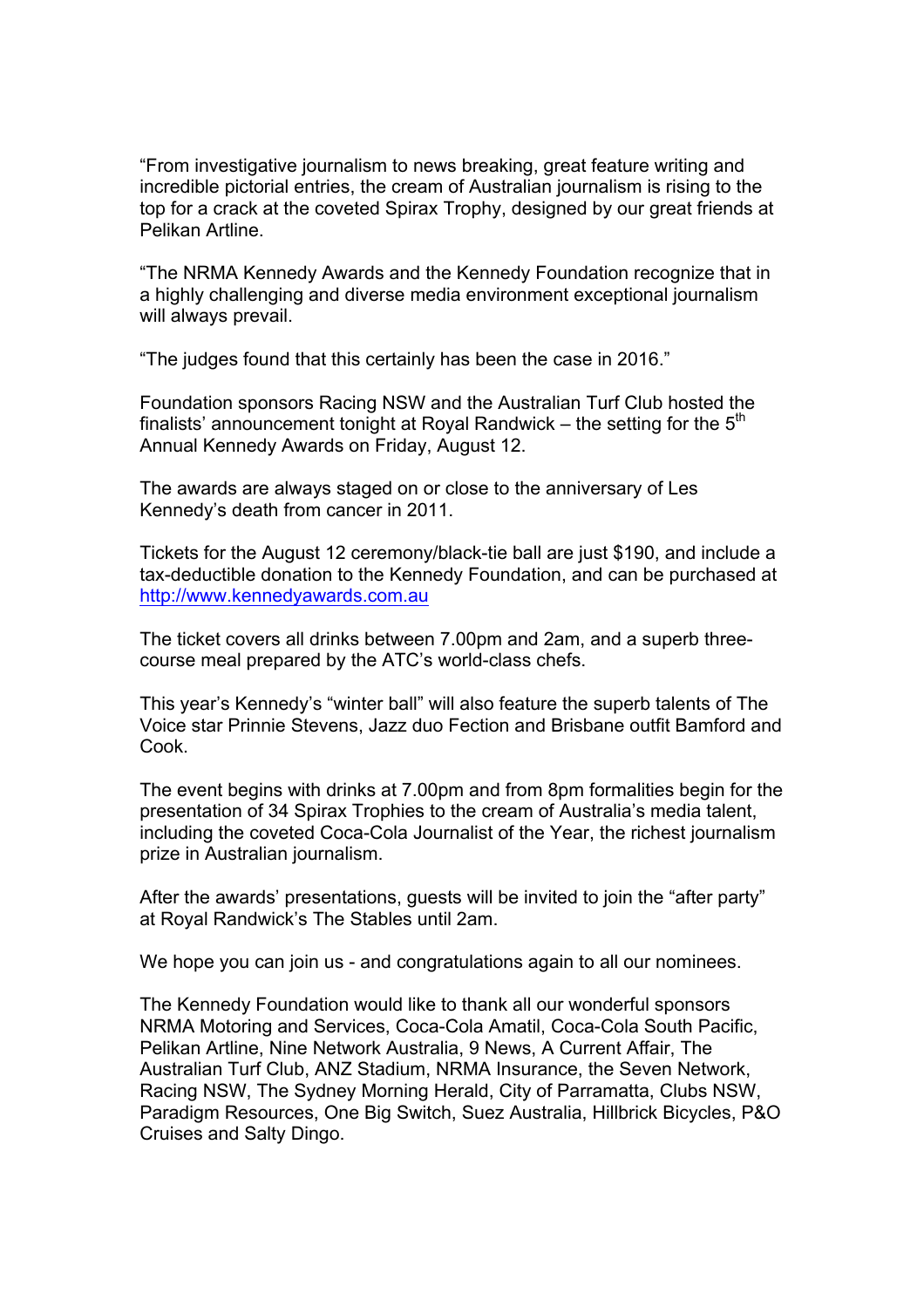### **2016 NRMA Kennedy Awards' Finalists**

**Paul Lockyer Award for Outstanding Regional Broadcast Reporting** – Elysse Morgan (ABC TV); Joanna Woodburn (ABC TV); Giselle Wakatama (ABC)

**Chris Watson Award for Outstanding Regional Newspaper Reporting**  – Breanna Chillingworth (Northern Daily Leader); Andrew Pearson (Illawarra Mercury); Donna Page and Michelle Harris (Newcastle Herald)

**Les Kennedy Award for Outstanding Crime Reporting - Dan Box (The** Australian); Janet Fife-Yeomans (Daily Telegraph); Allison Langdon and Rebecca Le Tourneau (60 Minutes)

**Rod Allen Award for Racing Writer of the Year - Ray Thomas (Daily** Telegraph); Chris Roots (Sydney Morning Herald); Felicity Nethery (WIN TV Central West)

**Outstanding Turf Reporting** – Ray Thomas (Daily Telegraph); Andrew Webster (Sydney Morning Herald); Matt Kelly (G1X)

**Sean Flannery Award for Outstanding Radio Reporting** – Giselle Wakatama (ABC); Stephanie Borys (2GB); Matthew Woolfrey (2GB)

**Outstanding Radio Current Affairs Reporting and Audio Blog** – Dan Box (The Australian); Ellen Fanning (ABC); Mandie Sami (ABC)

**Outstanding Online Video** – Bill Code (BBC Online); Sylvia Liber (Illawarra Mercury); Nick Walker and Tony Walters (Sydney Morning Herald)

**Peter Frilingos Award for Outstanding Sports Reporting – Nick** Tabakoff (Daily Telegraph); Kate McClymont (Sydney Morning Herald); Dan Nolan (A Current Affair)

**Outstanding Travel Writing** – Garry Maddox (Sydney Morning Herald); Ian Lloyd Neubauer (Australian Road Rider); Joe Aston (Australian Financial Review)

**John Newfong Award for Outstanding Indigenous Affairs Reporting** – Dan Box (The Australian); Ben Hills (SBS); Natasha Robinson (ABC)

**2016 Young Journalist of the Year** – Michael McGowan (Newcastle Herald); Eryk Bagshaw (Sydney Morning Herald); Carrie Felner (Newcastle Herald)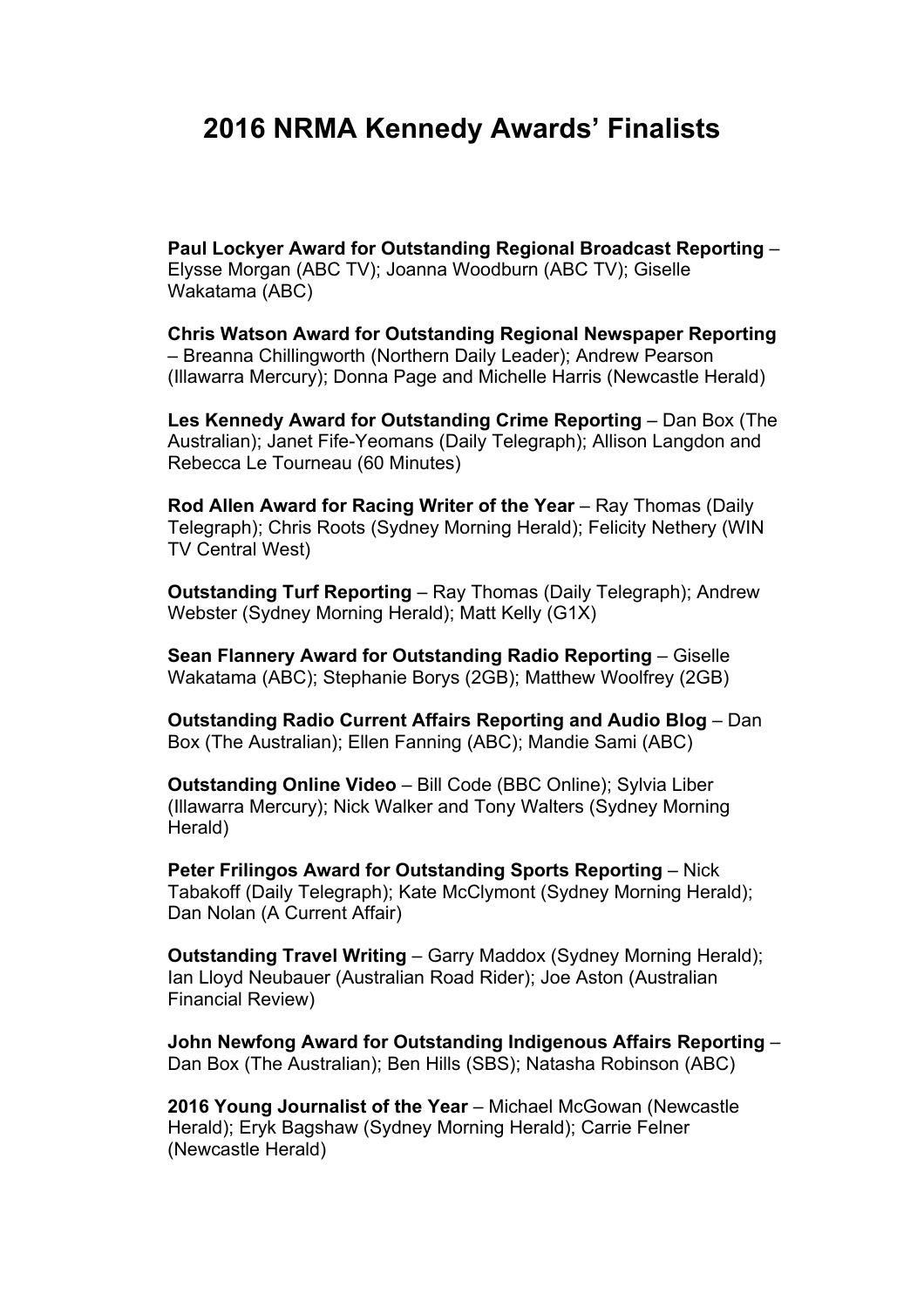**Harry Potter Award for Outstanding Television News Reporting** –

Marc Burrows (Nine News); Robert Ovadia and Chris Maher (7 News); Rob Scott (7 News)

**Outstanding Television Current Affairs Reporting (long form, over 30 minutes)** – Caro Meldrum-Hanna, Clay Hichens, Mario Christodoulou (Four Corners ABC TV); Helen Grasswill (ABC TV); Ivan O'Mahoney (ABC TV)

### **Outstanding Television Current Affairs Reporting (short form, under 30**

**minutes)** – Steve Pennells, Lisa Ryan, Alex Garipoli (Sunday Night); Rebecca Le Tourneau, Allison Langdon (60 Minutes); Yvonne Sampson, Prue Hamil (Footy Show)

**Outstanding Finance Reporting** - Anthony Klan, Greg Bearup (The Australian); Fairfax/Four Corners; Mandie Sami (ABC Radio PM)

**Outstanding Court Reporting** – Candace Sutton (Daily Mail); Bryan Seymour (7 News); Shannon Tonkin and Cydonee Mardon (Illawarra Mercury)

**Outstanding Consumer Affairs Reporting – Kylar Loussikian (The** Australian); Sarah Dingle, Joel Tozer, Jaya Balendra (Four Corners ABC TV); Sophie Scott, Rebecca Armitage (7**.**30 Report ABC TV)

**Peter Ruehl Award for Outstanding Columnist** – James Jeffrey (The Australian); Miranda Devine (Daily Telegraph); Jacqueline Maley (Sydney Morning Herald)

**Outstanding Online News Breaking** – Rachel Olding (Sydney Morning Herald); James Thomas (ABC TV); Ava Benny Morrison, Lisa Visentin, Nick Ralston (Sydney Morning Herald)

**Outstanding Reporting on the Environment** - Peter Hannam (Sydney Morning Herald); Donna Page and Michelle Harris (Newcastle Herald); Connor Duffy (7.30 Report ABC TV)

**2016 Scoop of the Year** – Nick Tabakoff (Daily Telegraph); Dan Nolan (A Current Affair); Michael Usher and Laura Sparkes (60 Minutes)

**2016 Vince O'Farrell Award:** *Outstanding Illustration* - Eric Lobbecke (The Australian); Cathie Wilcox (Sydney Morning Herald); John Shakespeare (Sydney Morning Herald)

**Outstanding Investigative Reporting – Dan Box (The Australian); Ivan** O'Mahoney, Sarah Ferguson (ABC TV); Adele Ferguson, Klaus Toft, Mario Christodoulou (Fairfax/ABC TV)